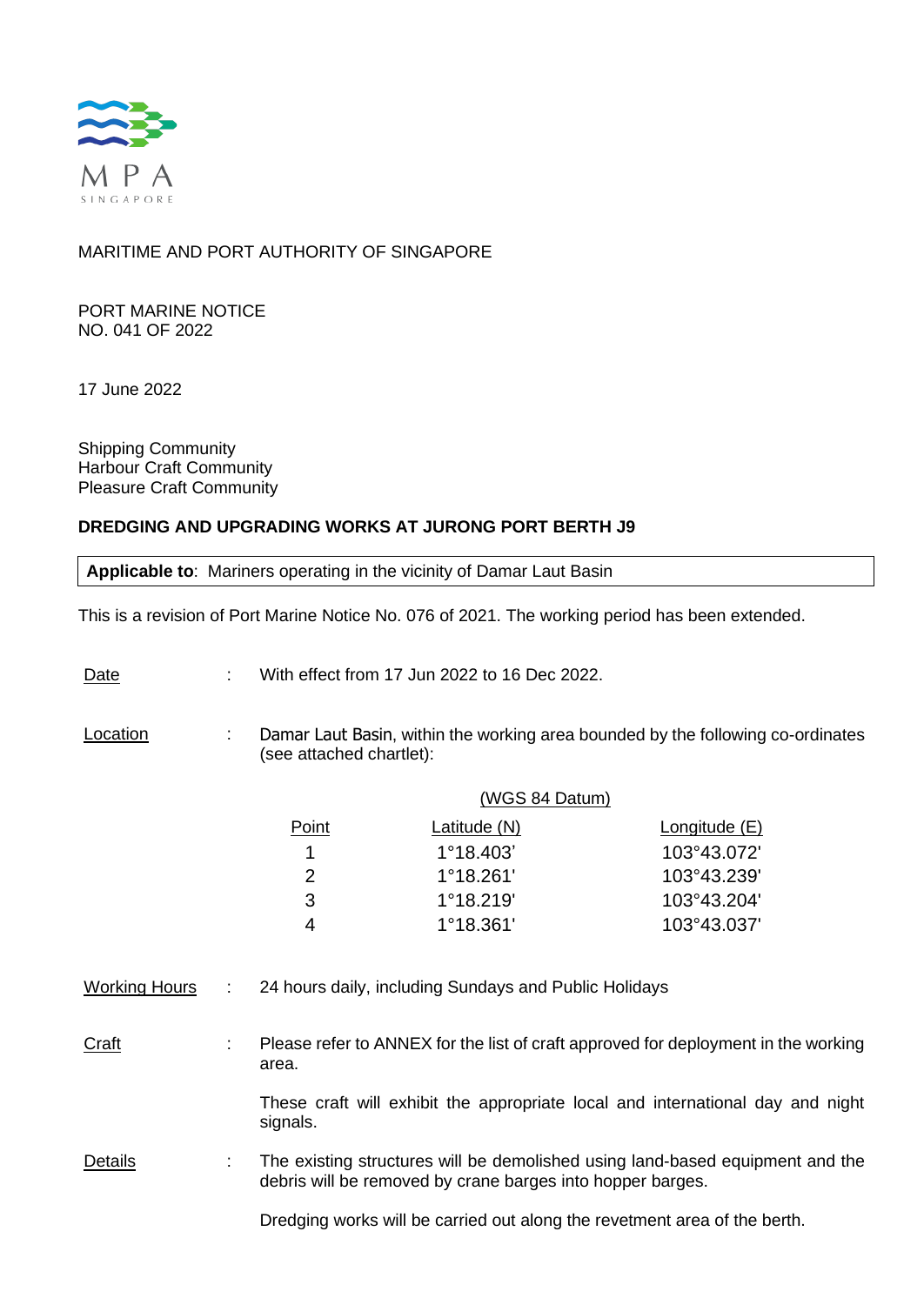The berth will then be rebuilt by use of piling and crane barges supported by work barges and tug boats.

Safety boat will be deployed to warn other craft in the vicinity of the working area.

Further enquires relating to the project can be directed to Mr Lim Yang Soh, Project Manager at Tel : 9271-0423 (Email :yangsoh.lim@antarakoh.com.sg)

### Caution : **When in the vicinity of the working area, mariners are reminded to:**

- **a) Keep well clear of the working area;**
- **b) Maintain a proper lookout;**
- **c) Proceed at a safe speed and to navigate with caution;**
- **d) Maintain a listening watch on VHF Channel 18 (Pasir Panjang); and**
- **e) Communicate with Pasir Panjang Control for assistance, if required.**

Please call Capt. Ong Ee Chong at Tel: 6325-2473 or Marine Safety Control Centre (MSCC) Duty Officer at 6325-2488 for clarification on this Port Marine Notice.

CHONG JIA CHYUAN PORT MASTER MARITIME AND PORT AUTHORITY OF SINGAPORE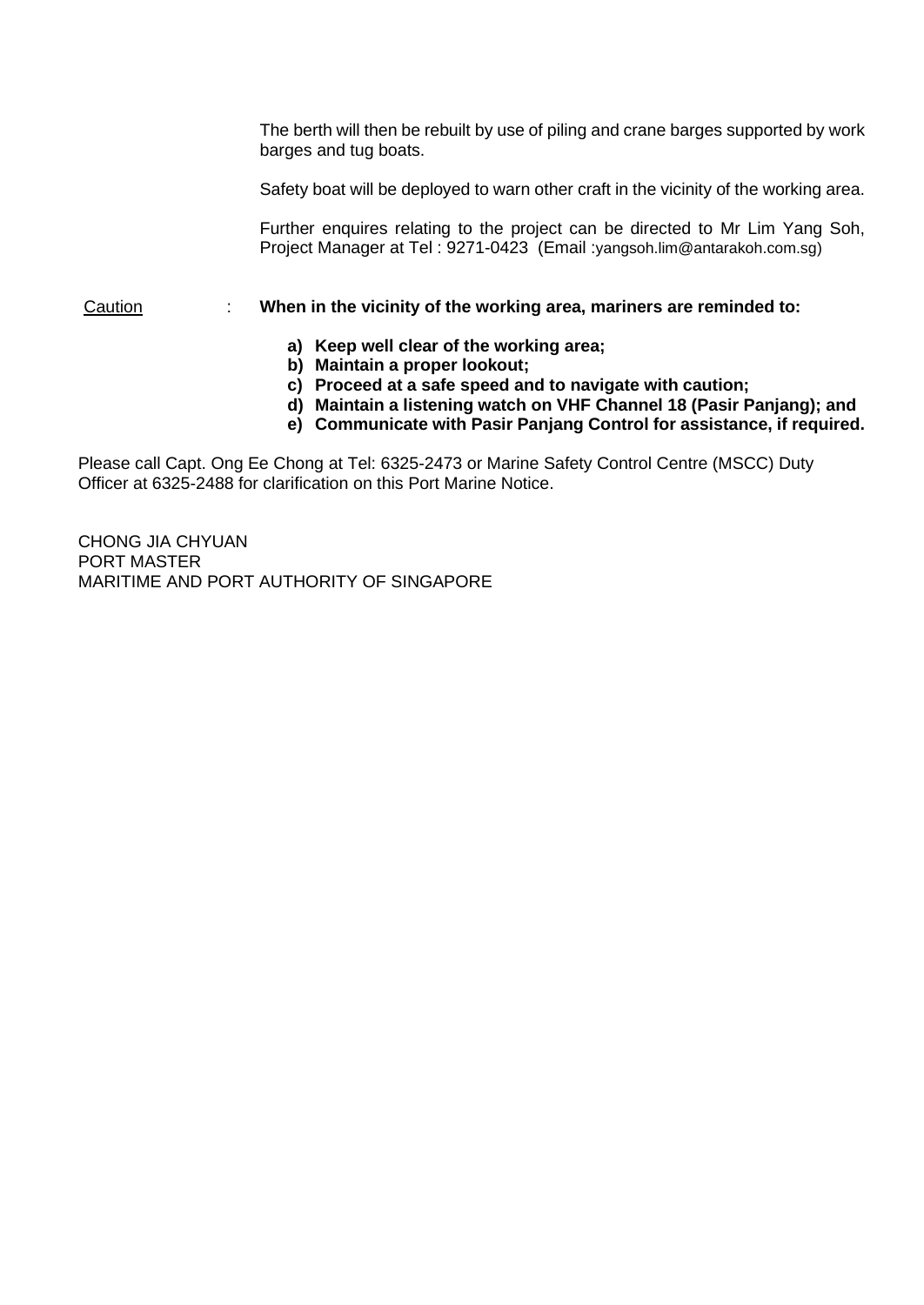# CRAFT APPROVED FOR DEPLOYMENT IN THE WORKING AREA

| <b>Name</b>               | Harbour Craft Licence No. | <b>Description</b>    |
|---------------------------|---------------------------|-----------------------|
| <b>ANATARA KOH 18</b>     | <b>SR 2356F</b>           | Crane Barge           |
| <b>ANTARA KOH 188</b>     | SR 2807Z                  | Crane Barge           |
| LABROY 128                | SR 1926G                  | Crane Barge           |
| POE 1506                  | <b>SR 20721</b>           | Crane Barge           |
| POE 1817                  | <b>SR 1830I</b>           | Crane Barge           |
| <b>GREIP</b>              | SR 3192E                  | Dredger               |
| <b>SKOLL</b>              | SR 2963G                  | Dredger               |
| <b>RHEA</b>               | <b>SR 2916E</b>           | Dredger               |
| ENG TOU 274               | SC 5023J                  | Flat Top Barge        |
| GEMOK 123                 | SR 3795H                  | Hopper Barge          |
| GEMOK 124                 | <b>SR 3816D</b>           | Hopper Barge          |
| GEMOK 125                 | SR 3817B                  | Hopper Barge          |
| MT 20                     | SR 3484C                  | Hopper Barge          |
| MT 21                     | SR 3485A                  | Hopper Barge          |
| <b>MT12</b>               | SR 1821Z                  | Hopper Barge          |
| <b>ANTARA KOH SEP3</b>    | SR 1615B                  | Jack-Up Barge         |
| HDJ3                      | <b>SR 1888J</b>           | Jack-Up Barge         |
| <b>ANTARA KOH PB38</b>    | SR 2559C                  | <b>Piling Barge</b>   |
| <b>ANTARA KOH PB68</b>    | <b>SR 3775C</b>           | <b>Piling Barge</b>   |
| <b>ANTARA KOH PBII</b>    | <b>SR 08381</b>           | <b>Piling Barge</b>   |
| <b>EM 20</b>              | <b>SC 42451</b>           | Supply Boat           |
| <b>EM 30</b>              | <b>SC 4688H</b>           | <b>Supply Boat</b>    |
| <b>EM 35</b>              | <b>SC 4900C</b>           | <b>Supply Boat</b>    |
| <b>EM 36</b>              | <b>SC 40831</b>           | <b>Supply Boat</b>    |
| <b>WENG ONN EXPRESS 2</b> | <b>SC 3896F</b>           | Supply Boat           |
| <b>ANTARA KOH AB8</b>     | <b>ST 1231F</b>           | Tug Boat/ Safety Boat |
| <b>BANSING 2</b>          | ST 0631F                  | <b>Tug Boat</b>       |
| <b>FELS SATU</b>          | ST 0626Z                  | <b>Tug Boat</b>       |
| <b>GOYU</b>               | ST 1260Z                  | <b>Tug Boat</b>       |
| <b>KUNI MARU</b>          | ST 0783E                  | <b>Tug Boat</b>       |
| ST 0447Z                  |                           | <b>Tug Boat</b>       |
| ST 0725H                  |                           | <b>Tug Boat</b>       |
| <b>SUPPORT 1</b>          | ST 1434C                  | <b>Tug Boat</b>       |
| <b>TAIHEI</b>             | ST 0890D                  | <b>Tug Boat</b>       |
| TOLAK 12                  | <b>ST 1547A</b>           | <b>Tug Boat</b>       |
| <b>TOLAK EMPAT</b>        | ST 1234J                  | <b>Tug Boat</b>       |
| <b>ANTARA KOH 138</b>     | SR 3249B                  | <b>Work Barge</b>     |
| <b>ANTARA KOH 268</b>     | <b>SR 3120H</b>           | <b>Work Barge</b>     |
| <b>ANTARA KOH 288</b>     | <b>SR 3121F</b>           | <b>Work Barge</b>     |
| <b>ANTARA KOH 368</b>     | <b>SR 33971</b>           | <b>Work Barge</b>     |
| <b>ANTARA KOH 98</b>      | SR 2727H                  | <b>Work Barge</b>     |
| <b>INTAN 1809</b>         | <b>SR 2868A</b>           | <b>Work Barge</b>     |
| <b>TERANG 18</b>          | SR 2639E                  | Work Barge            |
| <b>AK 10</b>              | SR 3471A                  | <b>Work Boat</b>      |
| <b>KOYU</b>               | SR 3943H                  | <b>Work Boat</b>      |
|                           |                           |                       |